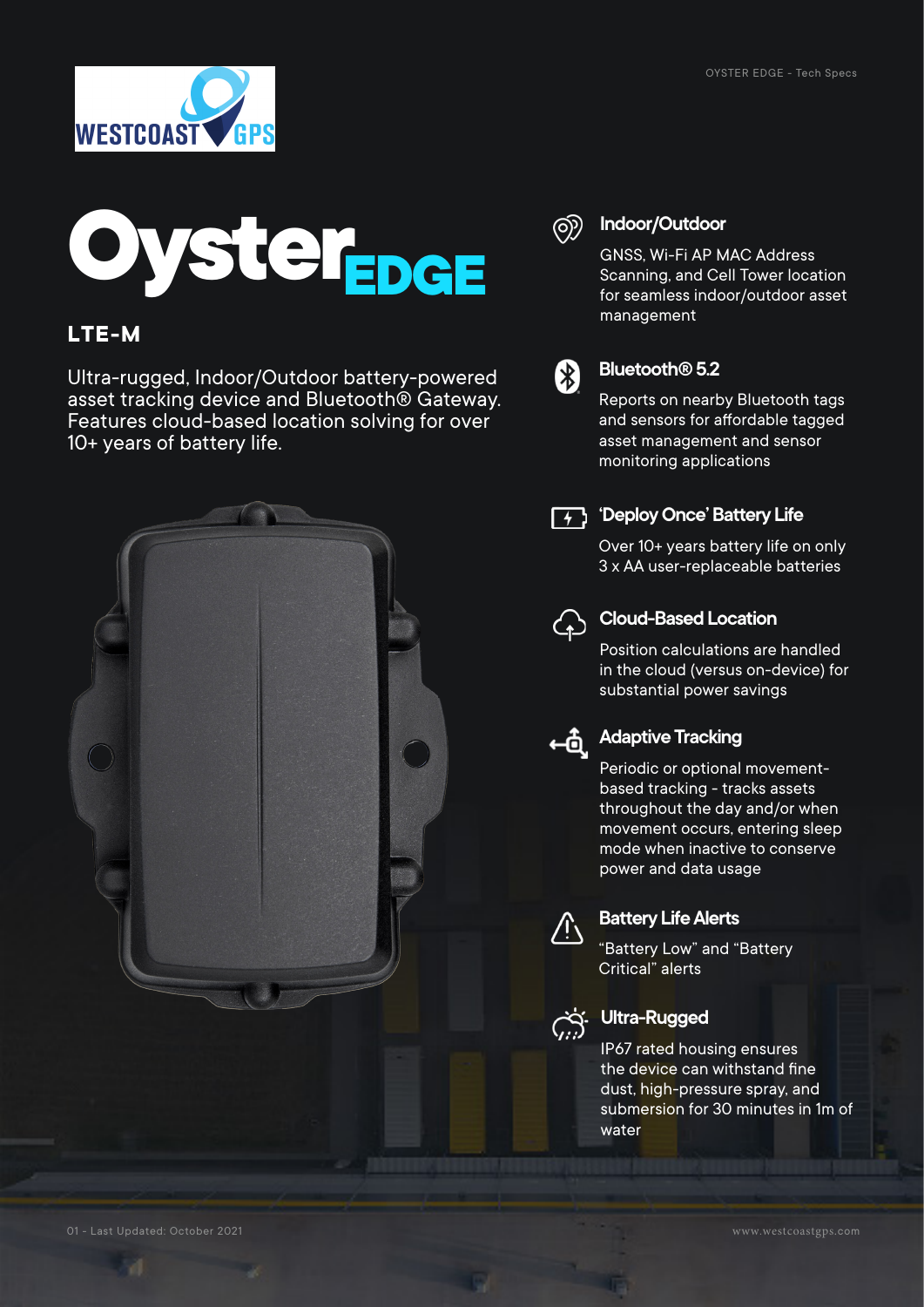# **Connectivity**

| LTE-M<br>(supports roaming between<br>networks - roaming SIM required) | Nordic nRF9160 Modem operates on all major global LTE-M bands. Supported LTE<br>bands:<br>LTE-M (Cat-M1): B1, B2, B3, B4, B5, B8, B12, B13, B14, B17, B18, B19, B20, B25, B26, B28, B66 |
|------------------------------------------------------------------------|-----------------------------------------------------------------------------------------------------------------------------------------------------------------------------------------|
| <b>Bluetooth®</b>                                                      | Bluetooth 5.2 gateway reports nearby Bluetooth tags and sensors for affordable tagged asset<br>management and sensor monitoring. Also supports beaconing.                               |
| SIM Size & Access                                                      | Internal Nano 4FF SIM                                                                                                                                                                   |

# **Batteries**

| User-Replaceable Batteries     | $3 \times AA$                                                                                                                          |
|--------------------------------|----------------------------------------------------------------------------------------------------------------------------------------|
| <b>Supported Battery Types</b> | Alkaline<br>Lithium LiFeS2 (recommended for best performance)<br>*Please dispose of Lithium batteries in a safe and responsible manner |
| <b>Battery Life</b>            | Once Daily location updates - 10+ years<br>Movement-Based location updates - 7 years<br>Hourly location updates - 4.5 years            |

### **Location**

| Chipset                     | Semtech LR1110                                                                                                                  |
|-----------------------------|---------------------------------------------------------------------------------------------------------------------------------|
| Constellation               | Concurrent GPS / BeiDou                                                                                                         |
| Cloud-Based Solver          | Asset location is calculated in Location Engine                                                                                 |
| <b>Tracking Sensitivity</b> | -134 dBm autonomous / -141 dBm aided                                                                                            |
| <b>GNSS Assistance</b>      | GNSS almanac data for greater sensitivity and position accuracy                                                                 |
| Low Noise Amplifier         | GPS signals are filtered and boosted by a SAW filter and low-noise amplifier (LNA) allowing operation<br>where other units fail |
| Cell Tower Location         | Cell tower fallback for positioning when there is no GNSS or Wi-Fi signal                                                       |
| Wi-Fi Positioning           | Indoor asset location using Wi-Fi access point scanning (device does not connect to Wi-Fi)                                      |

### **Power**

| Input Voltage | 3-5.5V DC                                                  |
|---------------|------------------------------------------------------------|
| Sleep Current | $<10uA*$<br>*Average current in lowest power configuration |

# **Mechanics / Design**

| Dimensions | $108 \times 86 \times 31$ mm (4.25 x 3.39 x 1.22) |
|------------|---------------------------------------------------|
| Weight     | 157 g (5.5 oz)                                    |
| Housing    | Ultra-Rugged IP67 Housing                         |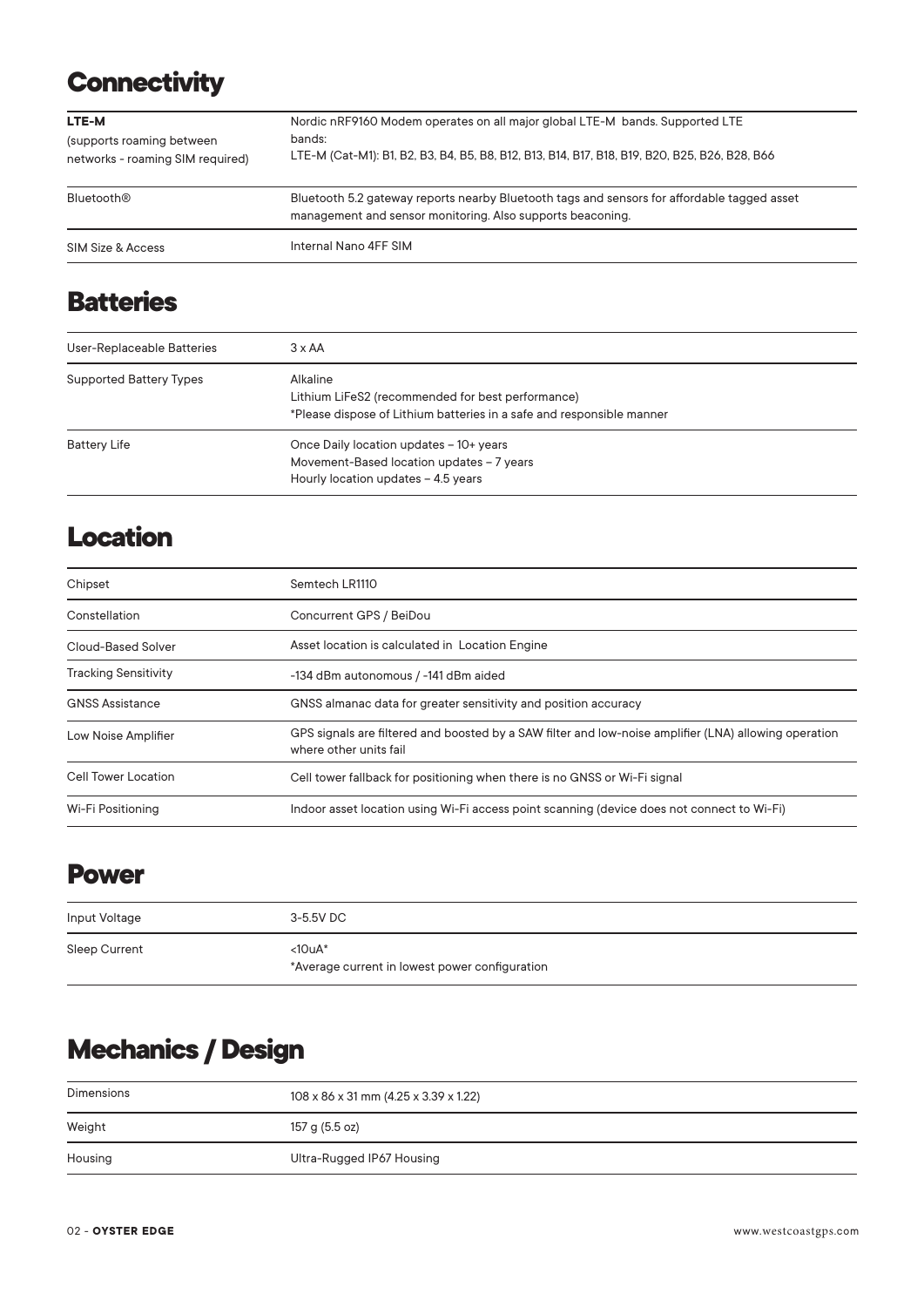# **Mechanics / Design** *(continued)*

| IP Rating                    | IP67 rated housing ensures device can withstand fine dust, high-pressure spray, submersion for 30 mins<br>in 1m of water, and extreme temperatures                                                  |
|------------------------------|-----------------------------------------------------------------------------------------------------------------------------------------------------------------------------------------------------|
| Installation                 | Compact and concealable. Multiple installation options for covertly and easily securing the device to<br>assets with screws, bolts, cable ties, rivets, and more. Stainless silver screws supplied. |
| <b>Operating Temperature</b> | -30°C to +60°C - For operation in extreme temperatures use Lithium Batteries                                                                                                                        |
| Cellular Antenna             | Internal                                                                                                                                                                                            |
| <b>GPS Antenna</b>           | Internal                                                                                                                                                                                            |
| Wi-Fi Antenna                | Internal                                                                                                                                                                                            |
| 3-Axis Accelerometer         | 3-Axis Accelerometer to detect movement, high G-force events, and more                                                                                                                              |
| Diagnostic LED               | Diagnostic LED indicates operation status                                                                                                                                                           |
| <b>Flash Memory</b>          | Stores records if device is out of cellular coverage. Storage capacity for over 10 days of 2-minute<br>logging.                                                                                     |
| Speed and Heading            | Scanning technology used on the Oyster Edge does not return speed and heading                                                                                                                       |
| On-Board Temperature         | The device reports internal temperature which provides an indication of ambient temperature but may<br>not always be precise                                                                        |

### **Smarts**

| Auto-APN                               | Auto-APN allows the device to analyze the SIM card and select the correct APN details from a list that<br>is pre-loaded in the device's firmware                                                                                                                               |
|----------------------------------------|--------------------------------------------------------------------------------------------------------------------------------------------------------------------------------------------------------------------------------------------------------------------------------|
| <b>Battery Life Monitoring</b>         | "Battery Low" and "Battery Critical" alert levels                                                                                                                                                                                                                              |
| Geofence Alerts                        | The server can use device location to create geofences and alerts if an asset enters or leaves<br>designated locations                                                                                                                                                         |
| <b>Impact Detection</b>                | Configure impact-detection alerts when G-forces are exceeded by a user-defined threshold                                                                                                                                                                                       |
| Intelligent Power Management           | Early registration abort and location scan throttling options                                                                                                                                                                                                                  |
| Periodic or Movement-Based<br>Tracking | Configure parameters to send updates based on set time intervals or when movement occurs. Adaptive<br>tracking technology detects when the device is on the move and increases the update rate, providing<br>detail when you need it while conserving battery when stationary. |
| <b>Preventative Maintenance</b>        | Set reminders based on distance traveled and run hours to reduce maintenance and repair costs                                                                                                                                                                                  |
| Run Hour Monitoring                    | Capture run hours based on movement to understand and optimize asset utilization                                                                                                                                                                                               |
| Sleep Mode                             | Stationary devices enter sleep mode until movement occurs to conserve battery life and optimize data<br>usage                                                                                                                                                                  |
| <b>Theft Recovery</b>                  | Switch to Recovery Mode in the case of theft or loss to activate real-time tracking for asset retrieval                                                                                                                                                                        |
| Tip Detection & Rotation Counting      | Axis angle reporting, tip detection and rotation counting (planned)                                                                                                                                                                                                            |

## **Device Management**

| <b>Flexible Configuration</b> | Configure device parameters such as position update rate, movement and accelerometer settings, and<br>more to fit any tracking application |
|-------------------------------|--------------------------------------------------------------------------------------------------------------------------------------------|
| Device Management Platform    | Manage, monitor, configure, debug, update, and restart devices remotely from our cloud-based device<br>management system                   |